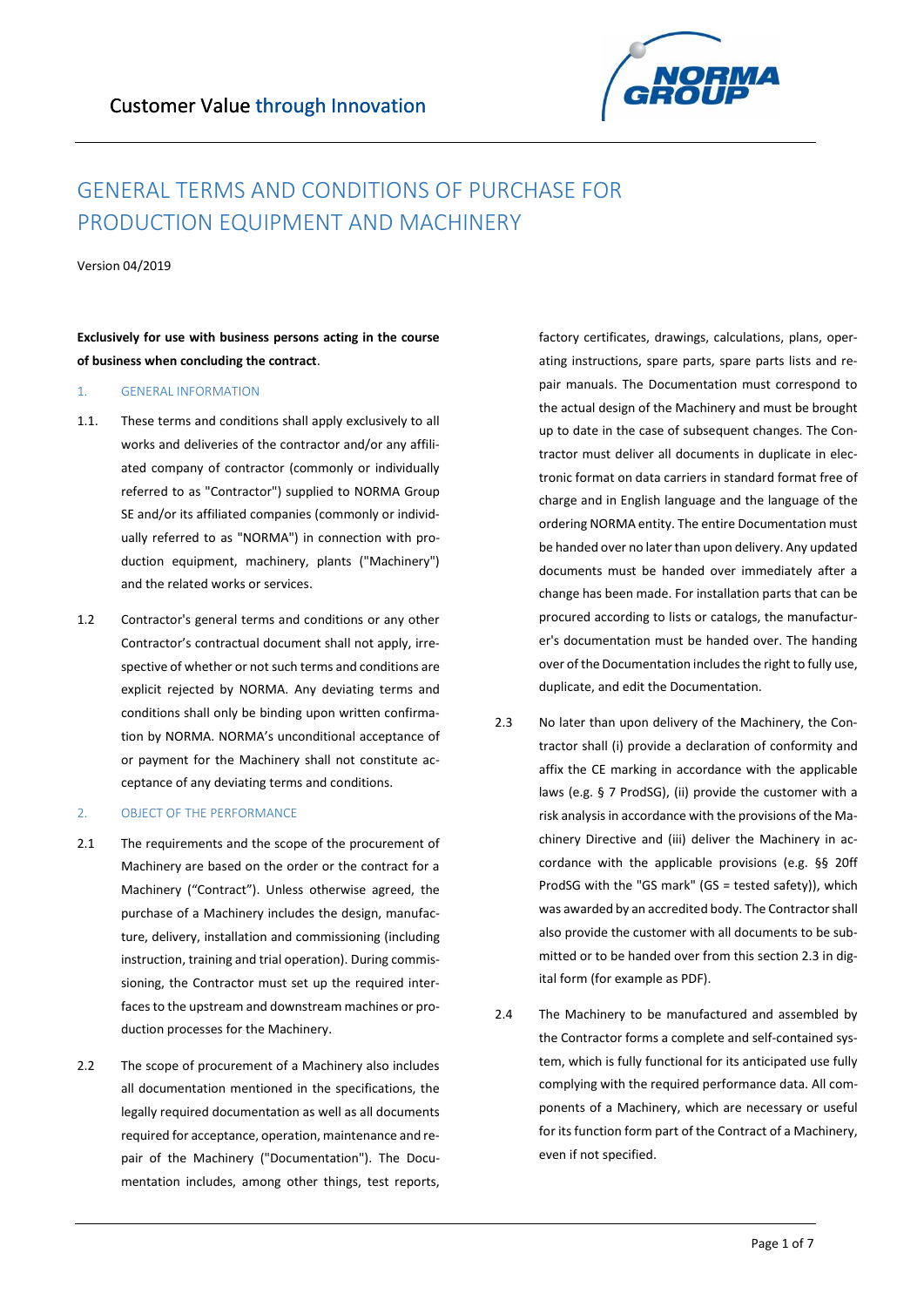# 3. PRICES AND PAYMENT TERMS

- 3.1 Unless otherwise agreed, the agreed price is a total net price DDP (according to Incoterms 2010) plus the statutory sales tax if applicable. The total price is a fixed price and includes all Machinery and all related performances and works to be provided by the Contractor, including but not limited to freight, loading costs, customs duties, insurance, packaging, assembly and installation, including construction site security and all ancillary construction costs, instruction and training, Documentation, commissioning, test run and acceptance as well as any Intellectual property rights, including related rights of use. Also included in the total price is the disposal of all materials and supplies, packaging, transport aids, etc. that have been brought to the factory premises of NORMA by the Contractor or his subcontractors, but which are no longer needed after acceptance.
- 3.2 Additional works not included in the Contract can only be invoiced if NORMA has submitted a supplementary offer for this purpose and a written order has been issued by the purchasing department of NORMA. NOR-MA's silence regarding offers, requests or verifications of the Contractor shall not be deemed as consent.
- 3.3 The Contractor must provide NORMA with proof of performance, that must be countersigned, for each service rendered. Invoices and payments are made solely on the basis of the submitted and countersigned proof of performance. The order number and date must be included on each proof of performance submitted by the Contractor for invoicing. The countersigning of the proof of performance and invoicing do not represent acceptance of the performance. If the service is not provided in accordance with the Contract, the customer is entitled to refuse the payment of a respective installment until the Contractor verifies the contractual performance.
- 3.4 The Contractor must provide all work equipment required for the performance of his services himself and at his own expense.
- 3.5 Payment is made within 60 days of receipt of a verifiable invoice in duplicate. The Contractor is required to indicate the purchase order number of the customer on the



invoice. Invoices that do not indicate the purchase order number can be rejected by NORMA. In no case does the provision of a partial payment indicate (partial) acceptance or waiver of claims.

- 3.6 For any agreed down payment, the Contractor shall provide NORMA with a non-recurring, indefinite, unconditional, directly enforceable and irrevocable bank guarantee in advance, waiving objections of contestability, possibility of offset and pre-litigation, from a credit institution acceptable to NORMA.
- 3.7 NORMA is entitled to refuse the payment of a respective installment, if the service is not rendered according to the Contract. NORMA is also entitled to withhold 5% of the remuneration (including VAT) from the final payment as security for the warranty period until the warranty expires.

# 4. CHANGES TO SCOPE OF MACHINERY AND PERFORMANCE

- 4.1 NORMA is entitled to demand changes to the scope of Machinery and the performance, in particular the specification, in writing at any time until final acceptance.
- 4.2 The Contractor is obligated to notify NORMA in writing of the feasibility and effects of the change request (e.g. price, completion deadlines, acceptance, interfaces) within 10 working days. If the expected expense is not insignificant, the Contractor is obligated to notify NORMA in writing of a change offer, stating the reasons and the calculation. Any additional or reduced costs must be based on previous calculations with respect to the agreed compensation arrangement. If no agreement is reached on a corresponding Contract adjustment within a reasonable time, NORMA is entitled to withdraw from the respective Contract.
- 4.3 For changes to the contractual Machinery and performance or to documents provided or approved by NORMA, the Contractor requires the prior written consent of NORMA. Additional costs and additional expenses, which may arise because of changes in the agreed service for which the Contractor is responsible, are not reimbursed. To the extent it may have an effect on the Machinery, the Contractor is obligated to inform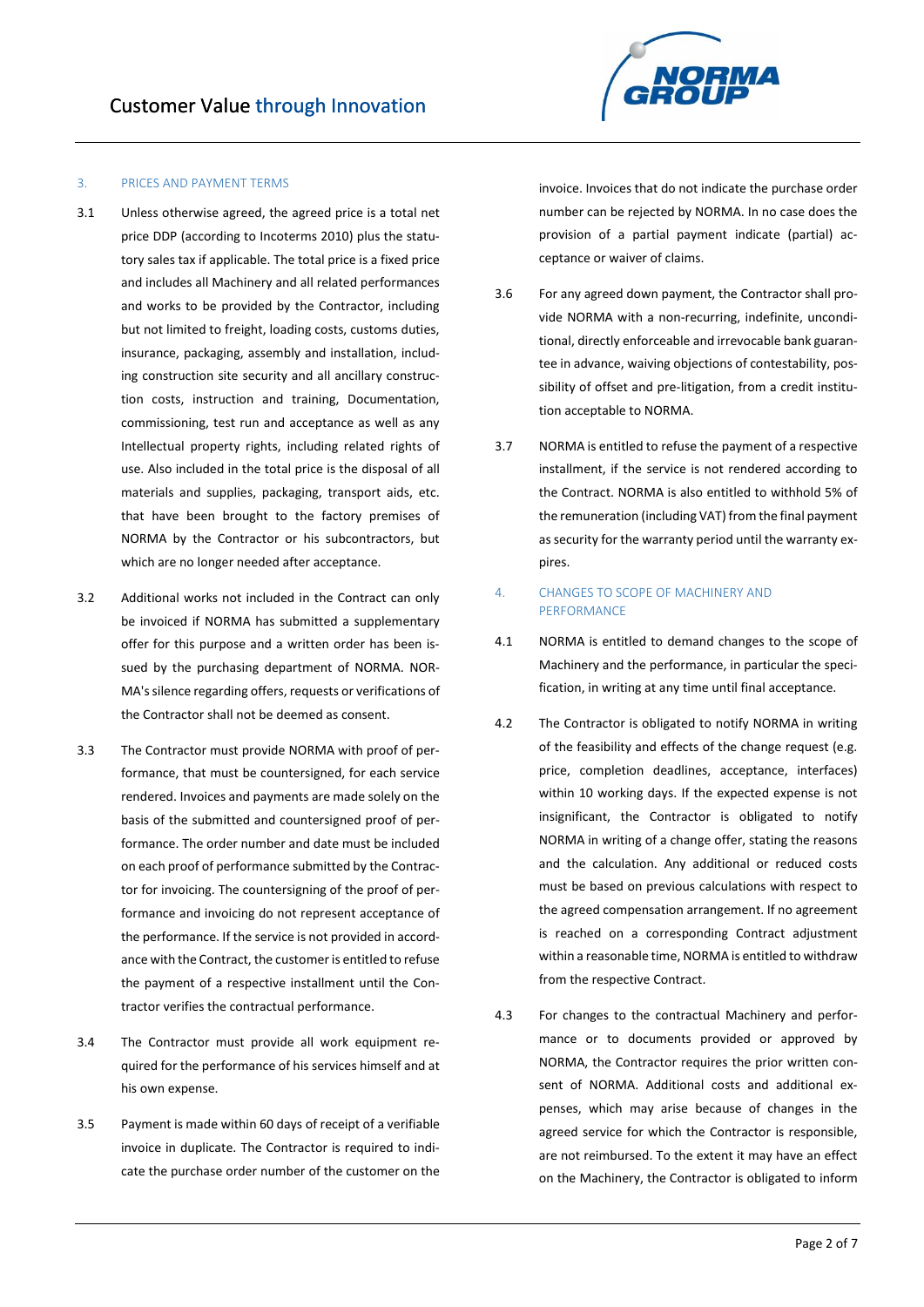NORMA

NORMA in writing without delay of new technical developments as well as new laws and proposed legislation.

- 5. SUBCONTRACTOR
- 5.1 The Contractor performs the works and services to be provided by himself, on his own responsibility and with his own personnel.
- 5.2 The Contractor is not entitled to assign the scope of Machinery and performance or parts thereof to third parties (subcontractors) without the prior written consent of NORMA. If NORMA grants written consent, the Contractor remains responsible for the performance of the Contract. Subcontractors are vicarious agents of the Contractor.

# 6. SCHEDULE

- 6.1 All deliveries and works or services are to be provided by the Contractor according to the schedule. This applies to the final date, as well as to all milestone, intermediate and completion dates. The Contractor is aware of the particular importance of meeting deadlines. The interest in the performance of the Contractor depends on the punctual performance. Unless explicitly stated otherwise, all agreed dates are fixed dates.
- 6.2 The Contractor will inform NORMA immediately in writing, stating the reasons and the expected period of the delay if it appears that the agreed deadlines cannot be met by the Contractor. The Contractor is obligated to take all precautions and measures at his own expense to ensure punctual performance of service if exceeding a deadline appears to be imminent. This includes increasing the number of specialist and auxiliary personnel and to work in several shifts. Any required approvals must be obtained by the Contractor himself. The Contractor will inform NORMA if additional measures are initiated and planned.
- 6.3 If the Contractor is in default with the final completion date or a milestone date, NORMA shall be entitled, regardless of its other legal rights, to charge the Contractor a penalty of 0.2% of the net settlement value for each new week of delay but no more than 5% of the net settlement amount. The Contractual penalty is added to any other additional claims for damages due to default.
- 6.4 The Contractor shall provide NORMA with a regular written and detailed report on the current status of the Machinery. NORMA shall be entitled, upon reasonable notice within normal business hours, to evaluate the progress of work on the Machinery and the Contractor must grant NORMA access to all documents relating to the Machinery.
- 6.5 Notwithstanding the rights of NORMA, in the event that the procurement or production of individual components is not possible on time, the Contractor is obligated upon first written request to issue the technical Documentation that enables NORMA, or third parties commissioned by it to reproduce the components.
- 7. WORK ON SITE
- 7.1 The Contractor shall carry out the work to be performed by himself with his own personnel and in accordance with the requirements agreed upon contractually. In doing so, he must familiarize himself with any applicable on site-specific regulations, methods, application practices, etc. that apply at the place of use and to observe them. The Contractor or his personnel are not subject to any instructions from NORMA regarding the way in which the work is provided. The Contractor or his personnel will not be integrated into the work organization of NORMA.
- 7.2 Work that must be carried out in the NORMA factory area may not impede operations unless unavoidable. The work process must be coordinated in a timely manner with the NORMA factory manager before starting work.
- 7.3 NORMA only assumes liability for the loss or damage of items brought into the factory area by the Contractor to the extent that these items are covered by its liability insurance. If the Contractor's employees suffer injuries at NORMA's business premises or on business trips and therefore assert claims against NORMA, the Contractor shall release NORMA from these claims to the extent this is legally permissible.

# 8. INSTRUCTION / TRAINING

The Contractor trains the personnel of NORMA in the local language of the production site so that proper oper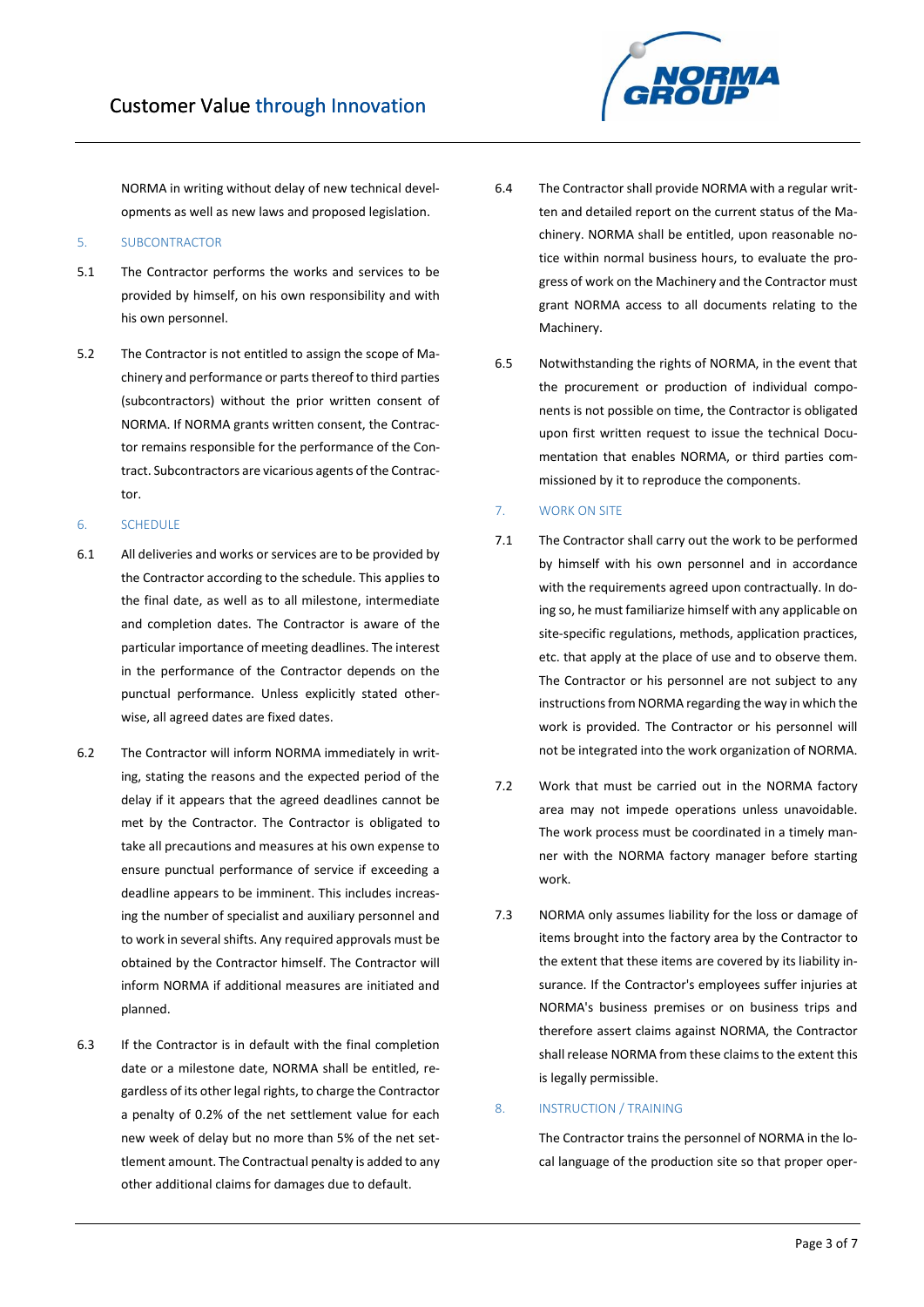ation of the Machinery is ensured. This includes the ability to independently commission/decommission, to configure, make ready for use and to maintain the Machinery. The NORMA service personnel shall be trained during the preliminary acceptance process by the Contractor; the NORMA on-site personnel shall be trained during the commissioning process but no later than before final acceptance. NORMA will designate the individuals who will receive instruction and training. The Contractor will carry out the training in a timely manner before final acceptance.

#### 9. TEST RUN

9.1 Initial commissioning shall be carried out at the location of the Contractor after the production capability of the machinery/Machinery has been demonstrated and after the accompanying equipment has been provided. The take over report is not considered acceptance. Unless otherwise agreed, the contractually agreed or legally required Documentation must be handed over no later than at this time.

> Once the Machinery is fully assembled and ready for operation, a test run must be immediately carried out to determine the functionality of the Machinery. The test run is coordinated by the Contractor, NORMA and the other companies involved. If the (test) run of the Machinery requires permits, approvals or certifications (e.g. by technical inspection associations, trade supervisory authorities or by trade associations), the Contractor must submit such permits, approvals or certifications no later than at the planned start of the test run.

- 9.2 During the test run, the Machinery is tested in accordance with the specifications under the supervision and responsibility of the Contractor. Damage caused during the test run of the Machinery shall be the responsibility of the Contractor, unless the Contractor proves that NORMA's operating personnel (instructed and trained by the Contractor) were grossly negligent by not observing operating instructions.
- 9.3 The start, execution or termination of the test run or any event or clarifications in connection with the test run



#### 10. ACCEPTANCE

- 10.1 If after successful completion of the test run the Machinery proves to be free of defects, mutual acceptance shall take place. The Contractor notices NORMA that the Machinery is ready for acceptance. This shall be followed by the acceptance tests according to the specifications. An acceptance report is then created, which must be signed by both parties. The acceptance report must include all defects identified during the acceptance procedure. NORMA reserves all rights at acceptance of the Machinery.
- 10.2 If minor defects are found that do not adversely affect the contractual function and possible use of the Machinery, the acceptance may be declared if the Contractor so requests committing to the immediate remedy of any defect, provided that the parties agree on a reasonable increase in the security deposit. If during the acceptance test defects are found that cannot be considered as minor, and therefore the acceptance test fails, the Contractor must do everything required to ensure a new acceptance test can be performed immediately but no later than within two calendar weeks.
- 10.3. A verbal acceptance or acceptance by conclusive action (e.g. commissioning of the Machinery, consent regarding drawings, calculations and other technical documents of the Contractor or suggestions and recommendations of the customer) is excluded. Intermediate or partial acceptance is also excluded. Initial commissioning after the production capability of the machinery/Machinery has been demonstrated at the location of the Contractor as part of the test run does not constitute intermediate or partial acceptance. Lack of refusal of acceptance by NORMA upon a deadline has been set by the Contractor will only constitute acceptance, if no defects are specified in the completion report or have been notified in any other manner to the Contractor (no fictitious acceptance).
- 10.4 Risk is only transferred to NORMA upon acceptance.

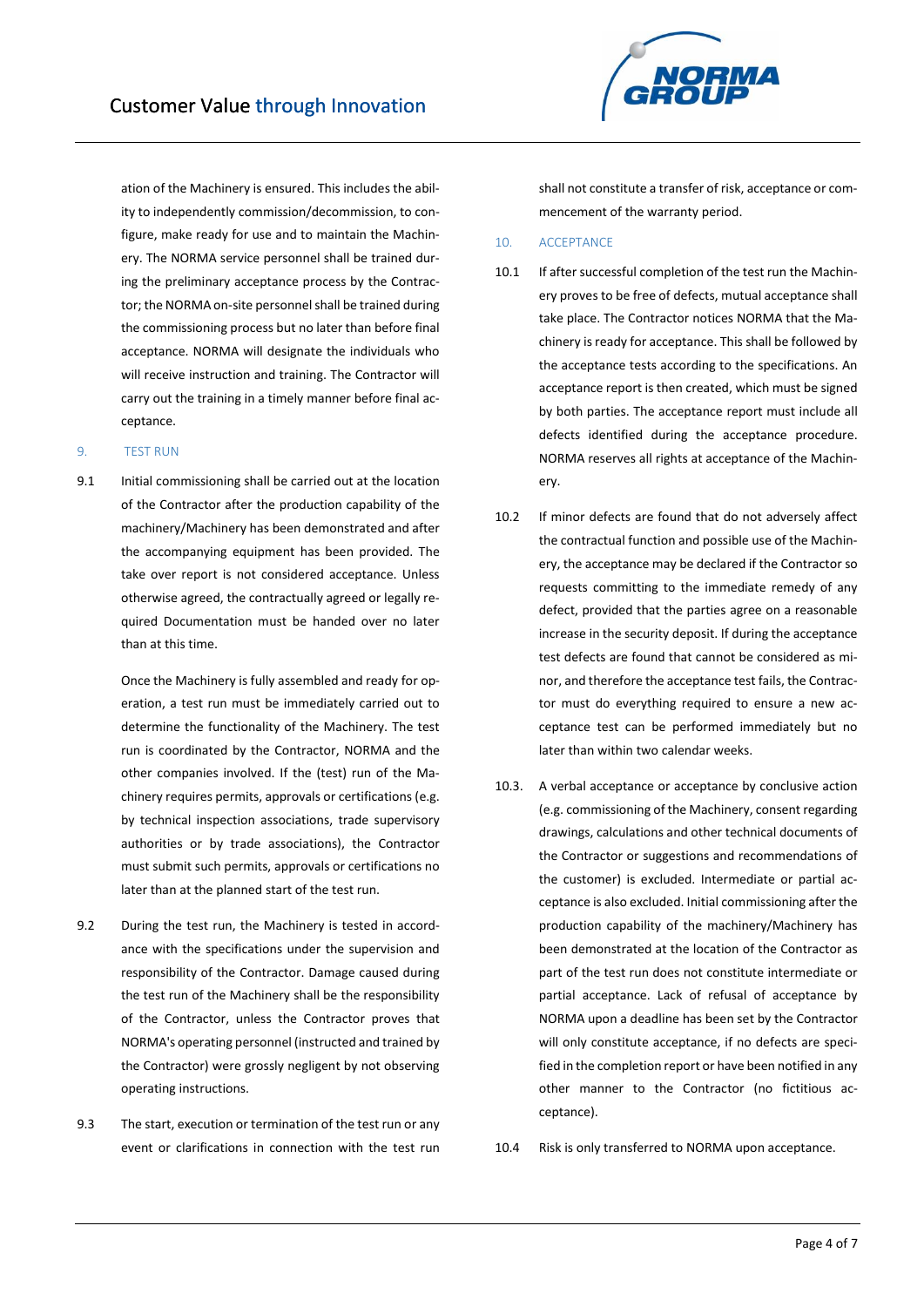### 11. CLAIMS FOR DEFECTS

- 11.1 The Contractor guarantees that the Machinery complies with the requirements of the specification, is free of defects, in particular with respect to design, construction, material, manufacture and assembly/installation, and is fully functional and suitable for the intended use.
- 11.2 The Contractor also guarantees that the Machinery and the related works or services are implemented properly, that they comply with recognized state-of-the-art technology and the relevant legal provisions as well as the regulations and guidelines of the authorities, professional associations, trade associations and that the Documentation is complete and correct and also fully complies with the actual implementation of the Machinery and the related works or services.
- 11.3 Defects must be remedied by the Contractor within a reasonable grace period set at NORMA's discretion either by repair or re-manufacture. The associated costs, in particular transport, logistics, labor and material costs as well as costs for the replacement of components shall be borne by the Contractor.
- 11.4 If the Contractor fails to fulfill his obligation of subsequent performance within the period set or if the subsequent performance is not possible or refused by the Contractor, NORMA shall be entitled to remedy the defect itself at the expense and risk of the Contractor or have it remedied by third parties and to demand compensation for the costs and expenses incurred from the Contractor. The same applies in urgent cases, in particular in the event of impending production stoppage, delivery shortage or other significant damage or if rectification of the defect by NORMA as the customer is unreasonable. In the same manner, NORMA is entitled within the scope of damage reduction to remedy minor defects without prior notice.
- 11.5 The warranty period is 60 months from the signing of the final acceptance report. For subsequent performance by the Contractor a new warranty period of 24 months begins after successful completion.
- 11.6 The Contractor guarantees that the Machinery and its use by NORMA do not violate any rights of third parties.



The Contractor indemnifies and hold harmless NORMA and its customers from any third-party claims arising from any infringement of intellectual property rights. If infringements of intellectual property rights are asserted by third parties and the use of the Machinery is thereby impaired or prohibited, the Contractor is obligated to obtain the rights for NORMA that the Machinery can be used by NORMA without restrictions and without additional costs in accordance with the Contract. If there is no adverse affect on the operations of NORMA, the Contractor may also change or replace the Machinery in such a way that it no longer violates the intellectual property rights of others but still complies with the provisions of the Contract. If the Contractor fails to do this within a reasonable period, NORMA shall be entitled to acquire rights of use from the entitled party at the Contractor's expense. The Contractor is also responsible upon initial request for all costs and damages incurred by NORMA out of or in connection with the protected rights of third parties.

11.7 Furthermore, NORMA is entitled to claims according to applicable law. Additional claims, in particular claims for damages, compensation for futile efforts, for withdrawal from the Contract and/or mitigation remain unaffected.

# 12. LIABILITY/INSURANCE

- 12.1 Unless otherwise stipulated in these terms and conditions or otherwise agreed, the Contractor shall be liable according to statutory provisions.
- 12.2 The Contractor is obligated to indemnify and hold harmless NORMA from all damage claims of the injured party as a result of its own actions or omissions, or as a result of the actions or omission of its vicarious agents, which lead to the damage of third parties.
- 12.3 The Contractor must take out and maintain at its own expense liability and product liability insurance (including extended product liability, recall and machinery clause) with coverage of at least EUR 5 million as well as corresponding assembly insurance that covers all risks relating to his activities. The Contractor must submit this to NORMA on a yearly basis without being asked.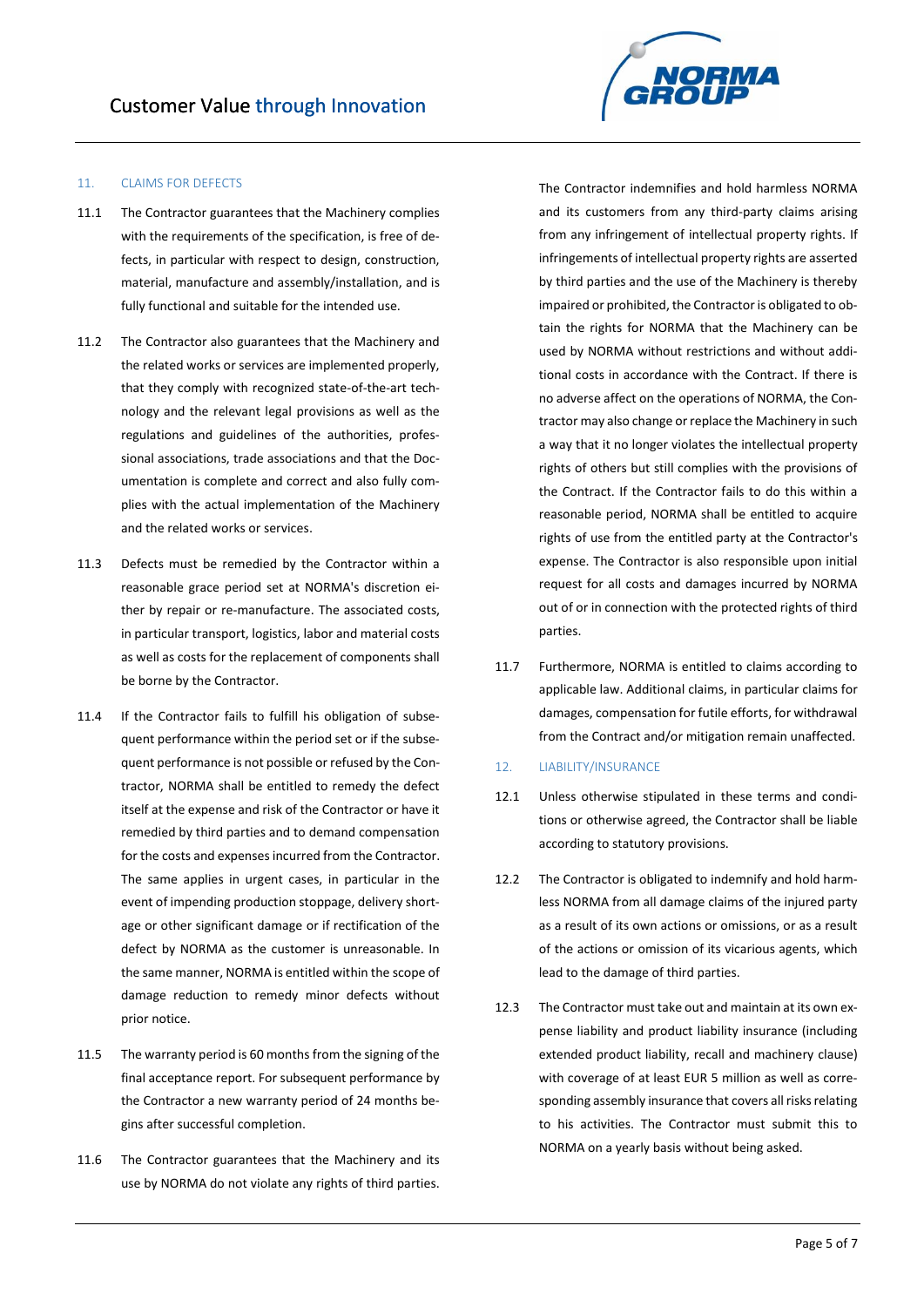12.4 NORMA shall only be liable to the Contractor for grossly negligent or intentionally caused damages in the foreseeable amount. The disclaimer does not apply to injury to life, limb and health. These disclaimers and limitations of liability also apply to the personal liability of the legal representatives, employees and vicarious agents of the customer.

#### 13. TROUBLESHOOTING

The Contractor is obligated to process NORMA's disruption reports without delay and to start on-site analysis and rectification at NORMA no later than 12 hours after receipt of the report. Requests received on weekends and public holidays will be handled on the following business day.

#### 14. SPARE PARTS

The Contractor guarantees the availability of spare parts and qualified service personnel for a period of 10 years from final acceptance.

# 15. FORCE MAJEURE

Each party shall be entitled to cease the fulfillment of its contractual obligations to the extent that such fulfillment is rendered impossible or unreasonably by circumstances of force majeure. Such circumstances include, but are not limited to, all circumstance beyond the control of the parties such as fire, war, general mobilization, insurgency, terrorism and its effects, seizure, embargo, natural events (volcanic eruptions, floods) and other cases of force majeure. The party claiming force majeure shall notify the other party immediately and in writing of the occurrence and the cessation of such a circumstance. However, NORMA has the right to terminate the Contract by written notice to the Contractor, if circumstances last longer than three months. Strikes and labor disputes are not considered as force majeure within the meaning of this clause 15.

#### 16. ENVIRONMENTAL COMPATIBILITY AND SAFETY

16.1 The Contractor ensures that the Machinery does not cause any harmful environmental effects or other dangers. The Machinery may not result in significant disadvantages or significant burdens for the environment and/or the workforce and has appropriate devices for



16.2 The Contractor ensures that the Machinery complies with all safety and health requirements in accordance with the relevant laws, regulations, directives and standards at the location of the Contractor and at NORMA, in particular with respect to the EC Machinery Directive, Pressure Equipment Directive and EMC Directive. The Contractor also observes these requirements during the execution of the order. The Contractor will instruct his employees accordingly.

# 17. SECRECY AND DATA PROTECTION

- 17.1 All business papers, written correspondences, blueprints, designs, drawings, samples, models, tools, molds, templates, computer programs and other information provided by NORMA to the Contractor or his employees or any copies, records and documents produced by the Contractor including duplicates (collectively "Confidential Information") remain or become the property of NORMA.
- 17.2 Confidential information must be treated with strict confidentiality, may not be used for any purpose other than for implementation of the contractual Machinery and the related works or services and must be returned at any time upon request, but no later than after acceptance without being asked. Confidential information may only be disclosed to third parties (including subcontractors and suppliers) with the prior written consent of NORMA. Third parties are required to comply with the provisions of this section. Retention rights to confidential information are not given to the Contractor.
- 17.3 Both parties are obligated to comply with the regulations of all relevant data protection laws. The contracting parties will process or use personal data of the other contracting party only for contractually agreed purposes. In particular, both parties will secure this data against unauthorized access and only distribute it to third parties with the consent of the other contracting party.